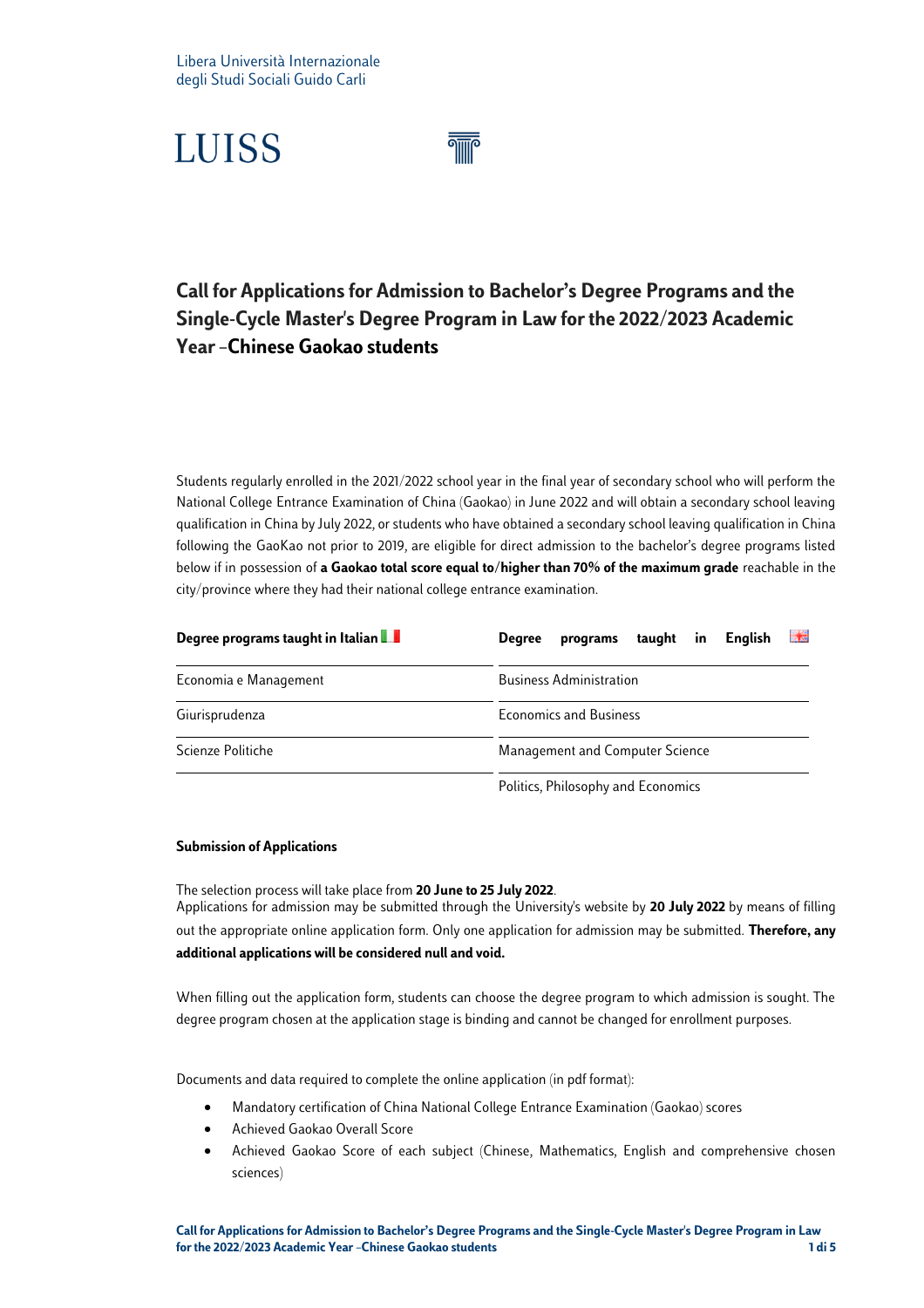

- Mandatory China Secondary Education Qualification Certificate
- currently valid identity document;
- proven mandatory level of knowledge of the Italian language (at least level B2 certified by accredited language institutes), solely for non-Italian citizens wishing to register for a degree program taught in Italian.

#### **Eligibility**

Solely applications that fulfil the following requirements will be considered:

- possession of a Gaokao total score as indicated in the table below;
- regular enrollment in the final year of a secondary school in the 2021/2022 school year with graduation envisaged by July 2022 or possession of a final secondary school leaving qualification granting its holder access to bachelor's degree programs in Italy;
- uploading of all of the mandatory documents listed in the previous section.

Solely applications accompanied by complete documentation will be processed by the Admissions Office. In the event of any changes being requested, failure to make the changes by the selection process deadline will result in the application being cancelled and not being considered for direct admission.

#### **Admission Criteria**

Candidates will be considered eligible for direct admission upon achievement of a Gaokao total score equal to/higher than 70% of the maximum grade reachable in the city/province where they had their national college entrance examination. For reference, please check below table.

| <b>Location in EN</b>            | <b>Location Capital City</b> | <b>Maximum Score</b> | 70% Score |
|----------------------------------|------------------------------|----------------------|-----------|
| Anhui Province                   | Hefei                        | 750                  | 525       |
| <b>Beijing Municipality</b>      | Beijing                      | 750                  | 525       |
| <b>Chongqing Municipality</b>    | Chongqing                    | 750                  | 525       |
| Fujian Province <sup>[e]</sup>   | Fuzhou (PRC)                 | 750                  | 525       |
| Guangdong Province[q]            | Guangzhou                    | 750                  | 525       |
| Gansu Province                   | Lanzhou                      | 750                  | 525       |
| Guangxi Zhuang Autonomous Region | Nanning                      | 750                  | 525       |
| Guizhou Province                 | Guiyang                      | 750                  | 525       |
| Henan Province                   | Zhengzhou                    | 750                  | 525       |
| Hubei Province                   | Wuhan                        | 750                  | 525       |
| Hebei Province                   | Shijiazhuang                 | 750                  | 525       |
| Hainan Province[h]               | Haikou                       | 900                  | 630       |
| Heilongjiang Province            | Harbin                       | 750                  | 525       |

**Call for Applications for Admission to Bachelor's Degree Programs and the Single-Cycle Master's Degree Program in Law for the 2022/2023 Academic Year –Chinese Gaokao students 2 di 5**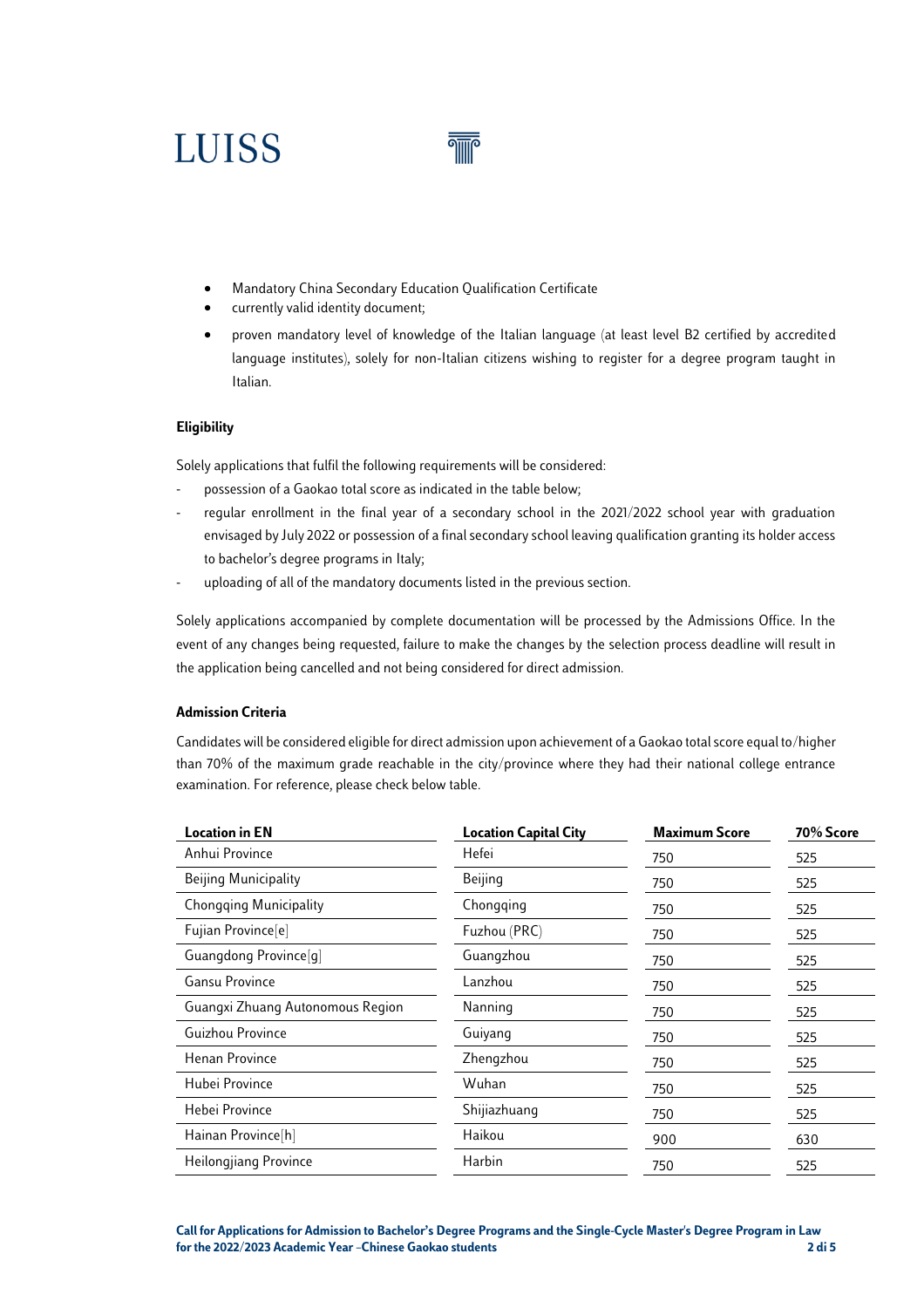

| Hunan Province                    | Changsha  | 750 | 525 |
|-----------------------------------|-----------|-----|-----|
| Jilin Province                    | Changchun | 750 | 525 |
| Jiangsu Province                  | Nanjing   | 750 | 525 |
| Jiangxi Province                  | Nanchang  | 750 | 525 |
| Liaoning Province                 | Shenyang  | 750 | 525 |
| Inner Mongolia Autonomous Region  | Hohhot    | 750 | 525 |
| Ningxia Hui Autonomous Region     | Yinchuan  | 750 | 525 |
| Qinghai Province                  | Xining    | 750 | 525 |
| Sichuan Province                  | Chengdu   | 750 | 525 |
| <b>Shandong Province</b>          | Jinan     | 750 | 525 |
| Shanghai Municipality             | Shanghai  | 660 | 462 |
| Shaanxi Province                  | Xi'an     | 750 | 525 |
| Shanxi Province                   | Taiyuan   | 750 | 525 |
| <b>Tianjin Municipality</b>       | Tianjin   | 750 | 525 |
| Xinjiang Uyghur Autonomous Region | Ürümqi    | 750 | 525 |
| <b>Tibet Autonomous Region</b>    | Lhasa     | 750 | 525 |
| Yunnan Province                   | Kunming   | 750 | 525 |
| Zhejiang Province                 | Hangzhou  | 750 | 525 |
|                                   |           |     |     |

**Applications with scores between 60% and 69% of the maximum grade** may be considered for conditional admission upon the availability of empty places for their chosen degree course.

#### **Acceptance of Admission**

Candidates who meet the requirements for direct admission will receive news of the outcome of their application at the e-mail address specified when filling out the application form.

Acceptance of the offer of admission must be communicated by and no later than seven days after receipt of the admission e-mail, writing directly to [gaokao.student@luiss.it.](mailto:gaokao.student@luiss.it)

| Date from which applications | Deadline for submission | <b>Communication of</b> | Acceptance of the      |
|------------------------------|-------------------------|-------------------------|------------------------|
| can be submitted             | of applications         | outcome                 | admission offer        |
| 20 June 2022                 | 25 July 2022            | Within 27 July 2022     | Within 29 July<br>2022 |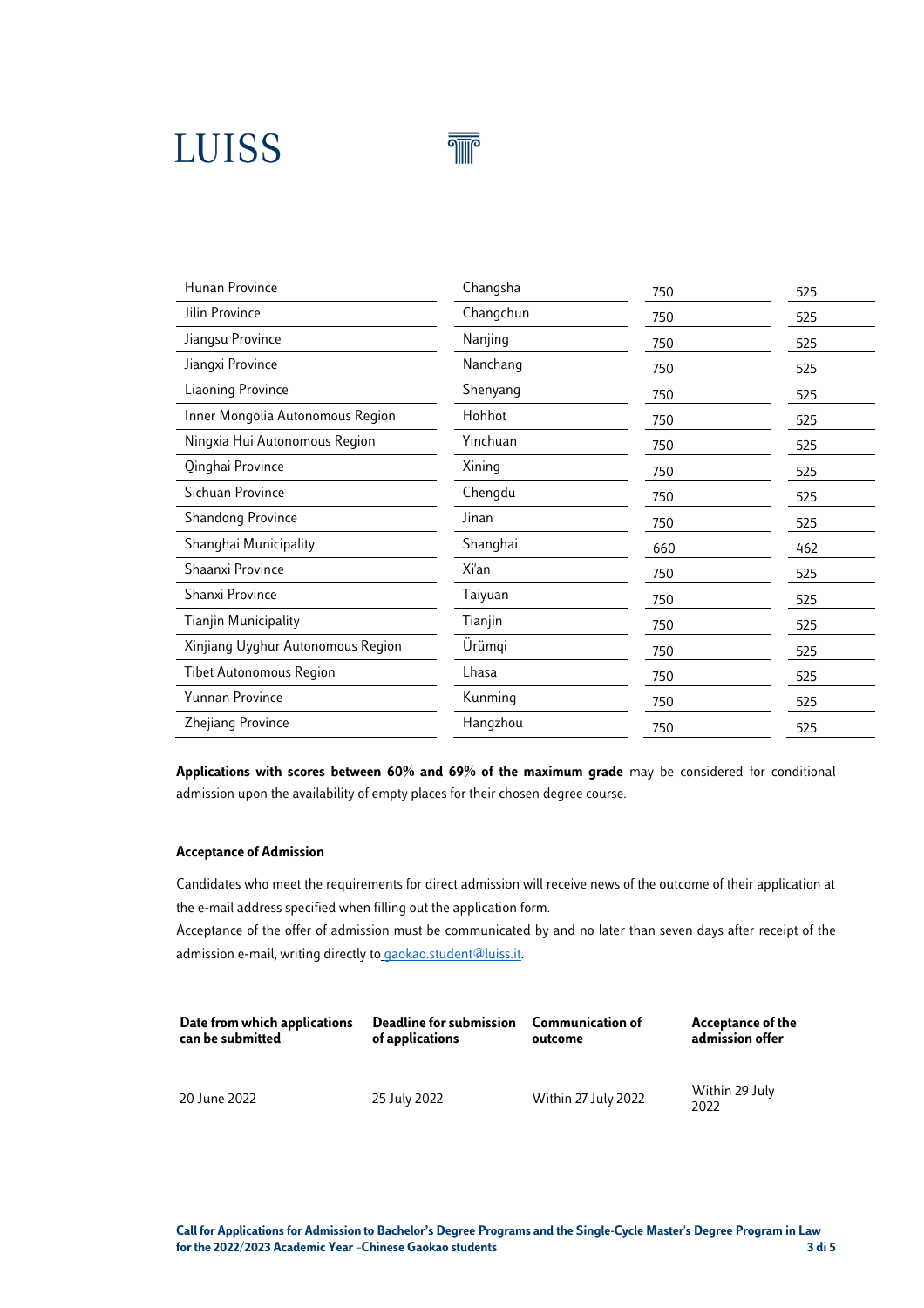Any offer of admission is valid solely for the 2022/2023 academic year and for the degree program chosen at the application stage, and will not be considered as valid for admission in subsequent years or for other degree programs.

Successful candidates will be fully admitted solely upon receipt of the original documentation pertaining to their academic qualification and statement of validity (*dichiarazione di valore*) or CIMEA statement of comparability (*attestato di comparabilità*) where applicable.

Admission entails compulsory attendance of the program from September 2022. Therefore, students must have completed the necessary procedures for the issuance of the required documentation by the beginning of academic activities. The arrival of students after the start of lectures is not envisioned.

#### **Validity of academic qualifications granting access to university studies**

In the case of a foreign academic qualification, the prerequisite final secondary school leaving qualification must be compliant with the applicable regulations governing academic qualifications granting access to university studies (for further information, please consult the followin[g page\)](https://www.luiss.it/ammissione/ammissione-triennali/studenti-titolo-straniero).

Only academic qualifications obtained after at least two years of attendance in the foreign system will be considered valid for university enrollment purposes.

The chinese secondary school diploma will be considered eligible only if accompanied by the certificate attesting that the student has successfully passed the GaoKao exam based on the passing score of the relevant province.

The final certificate of the foreign academic qualification obtained must be translated and legalized by the Italian diplomatic or consular authorities for the country whose education system awarded the qualification and must be accompanied by the relevant statement of validity (*dichiarazione di valore*) or recognized by Italian ministerial decree. That documentation must confirm the validity of the academic qualification for the purposes of its granting access to university studies in Italy and be consistent with the information provided when submitting the application.

The onus is on students to check the validity of their academic qualification for the purposes of its affording access to the chosen degree program, to fulfil all obligations relating to the issuing of a student visa and to verify all requirements for access to the University's premises in accordance with current legislation. Applicants can contact CIME[A http://www.cimea.it/](http://www.cimea.it/) for an advance assessment of their qualifications

#### **Enrollment**

Successful candidates will be asked to enroll by filling out the required documentation and paying the relevant fees by the deadlines communicated by the Admissions Office. Students will receive instructions to proceed with submission of the documents to the Student Office by the peremptory deadline of 4 august 2022. By that date candidates must have been awarded their secondary school leaving qualification.

By accessing the Web Self Service with the credentials provided by the Admission Office, students will be required to:

1. fill out the application for university enrollment;